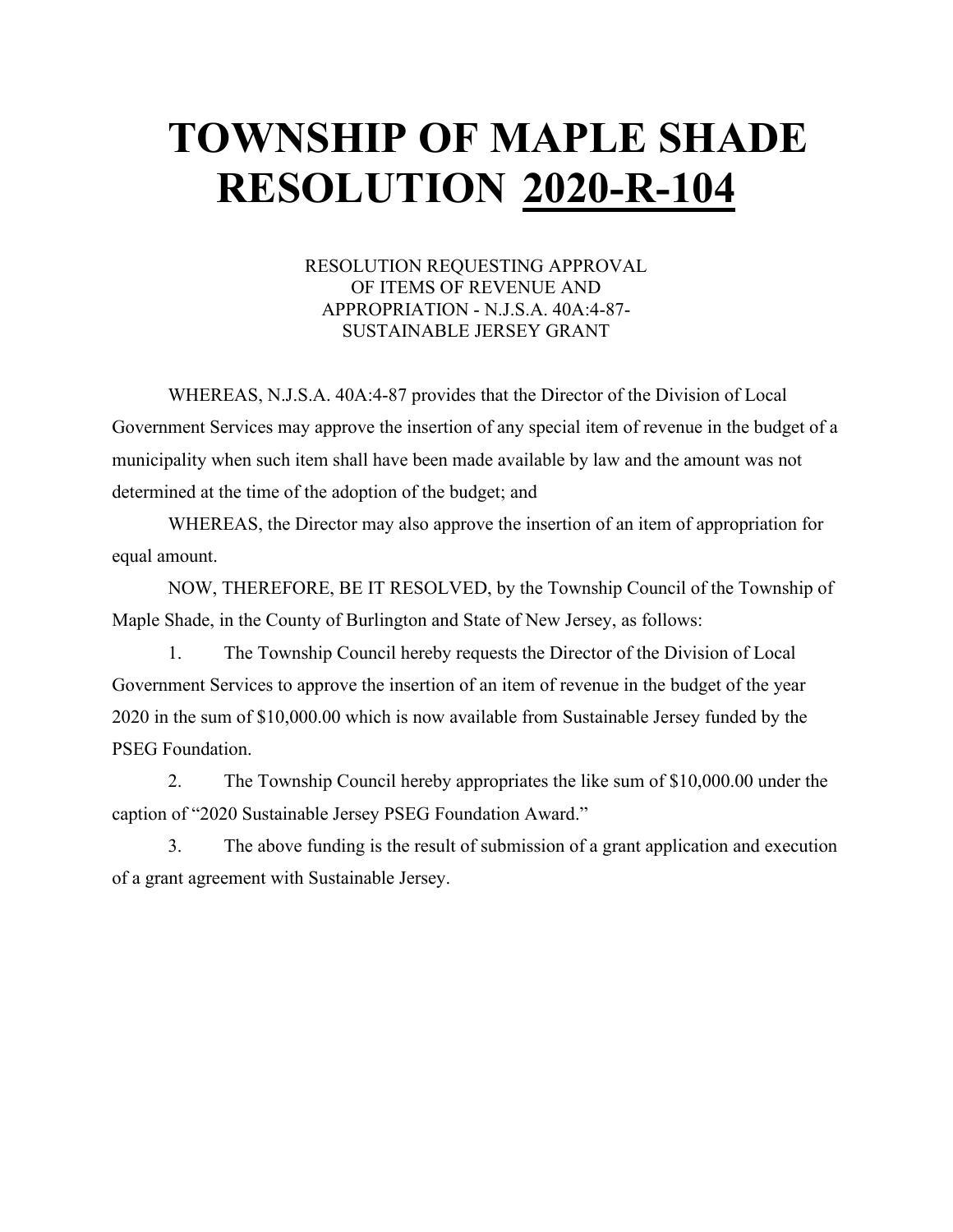#### **CERTIFICATION**

I hereby certify the foregoing to be a true copy of a Resolution adopted by the Maple Shade Township Council at a meeting held on June 11, 2020.

Andrea T. McVeigh, Township Clerk

| $L/T$ 11 $L$ , Julie 11, $L/L$ |               |               |             |             |                |               |  |
|--------------------------------|---------------|---------------|-------------|-------------|----------------|---------------|--|
| COUNCIL                        | <b>MOTION</b> | <b>SECOND</b> | <b>AYES</b> | <b>NAYS</b> | <b>ABSTAIN</b> | <b>ABSENT</b> |  |
| Kauffman                       |               |               |             |             |                |               |  |
| Manchello                      |               |               |             |             |                |               |  |
| <b>Nunes</b>                   |               | x             |             |             |                |               |  |
| Wiest                          |               |               |             |             |                |               |  |
| Volpe                          |               |               |             |             |                |               |  |

DATE: June 11, 2020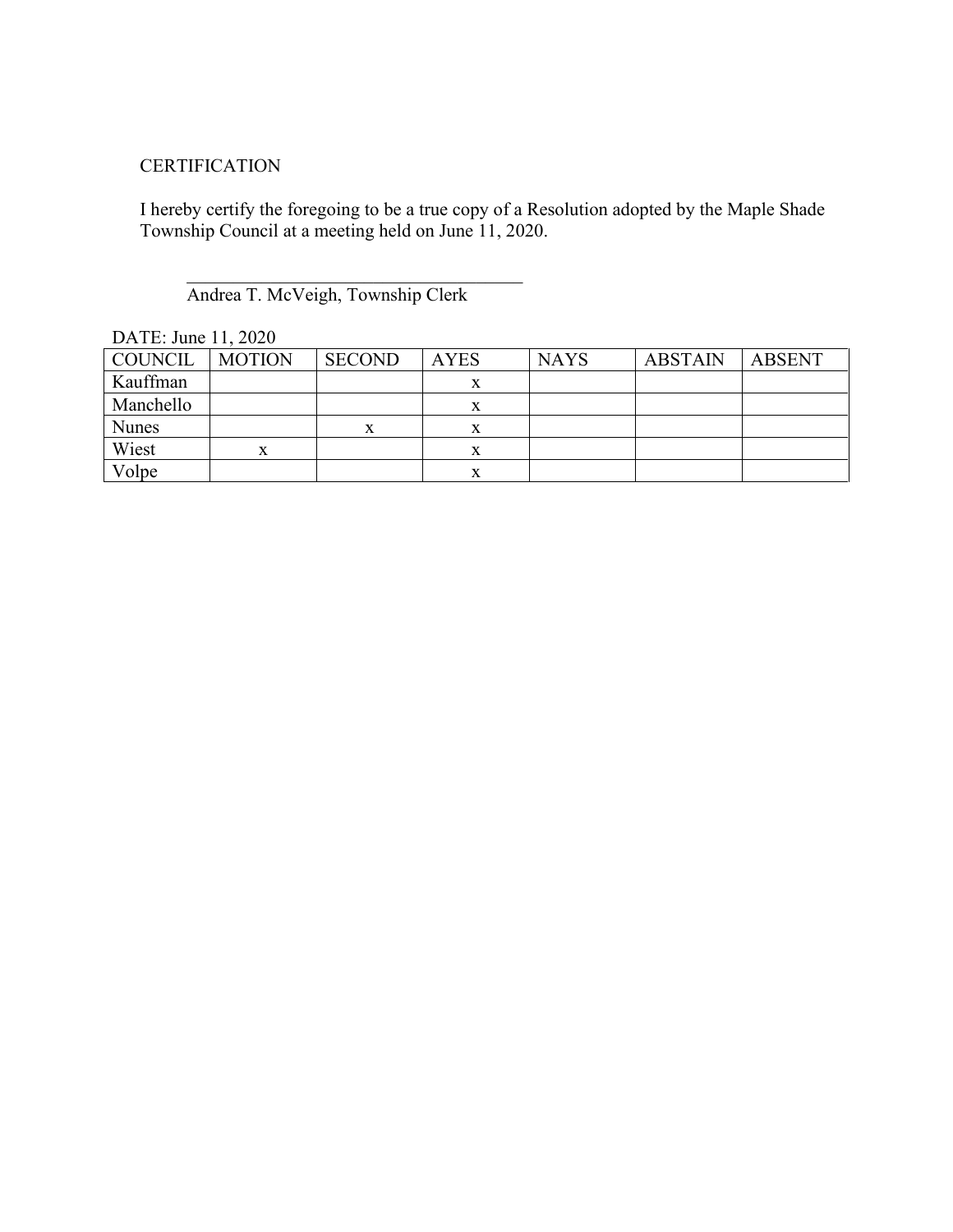# **TOWNSHIP OF MAPLE SHADE RESOLUTION 2020-R-105**

### AUTHORIZE THE SALE OF SURPLUS PROPERTY THROUGH ON-LINE AUCTION

WHEREAS, Maple Shade Township has determined that the property described as various abandoned bicycles are no longer needed to be retained as per the Maple Shade Police Department; and

WHEREAS, N.J.S.A. 40A:11-36 authorizes the sale of surplus personal property no longer needed to be retained through the use of an online auction service; and

WHERESA, the Local Unit Technology Pilot Program and Study Act (P.L. 2001, c. 30) authorizes the sale of surplus personal property no longer needed to be retained through the use of an online auction service; and

WHEREAS, Maple Shade Township, through this resolution, gives notice of its intention, pursuant to Local Finance Notice 2008-9, to sell the surplus property by means of an on-line auction of GovDeals at [www.GovDeals.com](http://www.govdeals.com/) at a date to be determined; and

NOW, THEREFORE, BE IT RESOLVED by the Township Council of the Township of Maple Shade, County of Burlington and State of New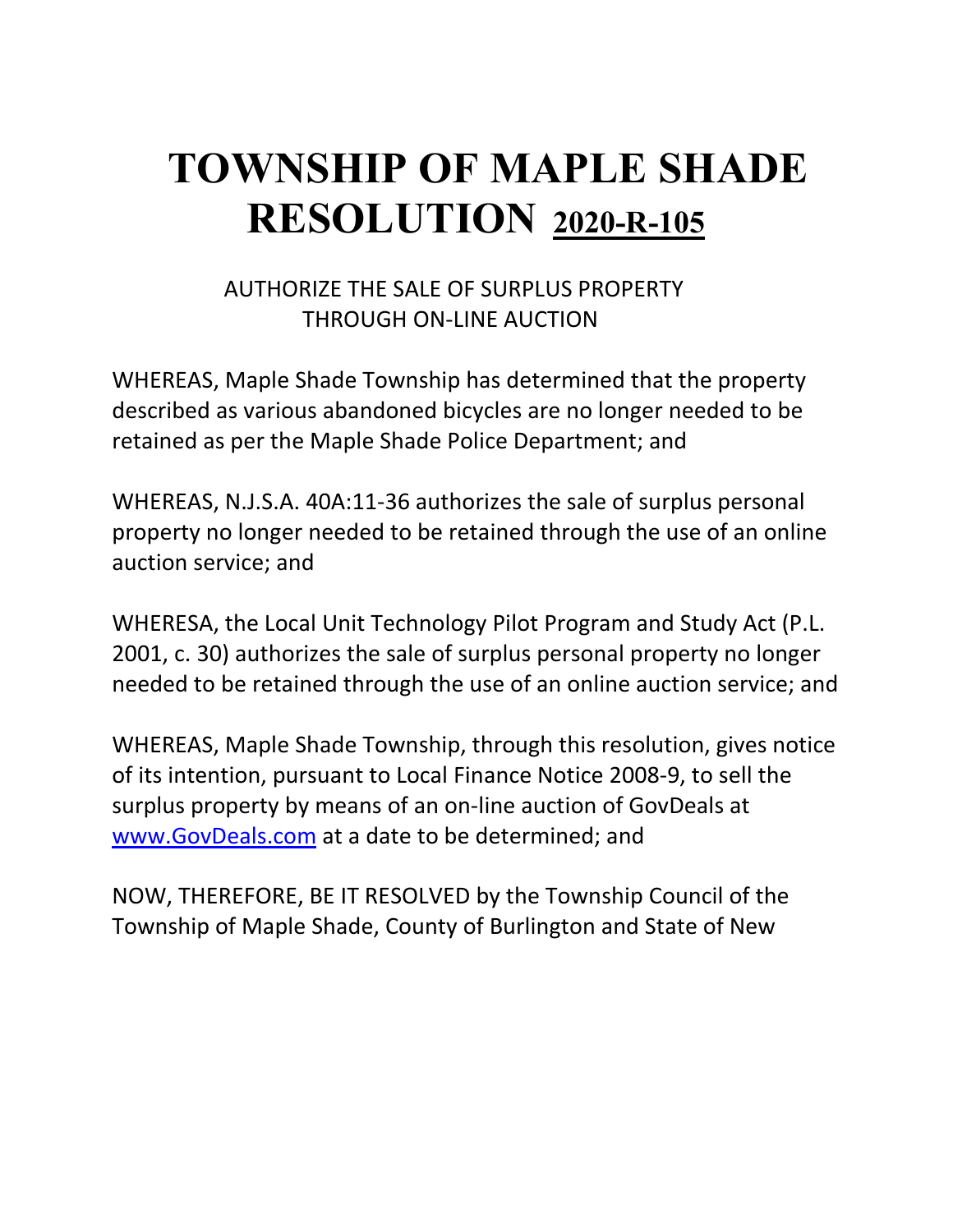Jersey, that the Township is hereby authorized to sell the surplus personal property described as various bicycles on an on-line auction website entitled [www.GovDeals.com;](http://www.govdeals.com/) and

BE IT FURTHER RESOLVED, formal public notification will be provided by the publication of a Legal Notice not less than 7 or more than 14 days prior to the scheduled auction; and

BE IT FURTHER RESOLVED, that the terms and conditions of the agreement entered into between GovDeals and Maple Shade Township are available at [www.GovDeals.com](http://www.govdeals.com/) and in the Township Clerk's office.

### **CERTIFICATION**

I hereby certify the foregoing to be a true copy of a Resolution adopted by the Maple Shade Township Council at a meeting held on June 11, 2020.

 $\overline{\mathcal{L}}$  , and the set of the set of the set of the set of the set of the set of the set of the set of the set of the set of the set of the set of the set of the set of the set of the set of the set of the set of the s Andrea T. McVeigh, Township Clerk

| $P_{11111}$ . June 11, $2020$ |               |               |             |             |                |        |  |
|-------------------------------|---------------|---------------|-------------|-------------|----------------|--------|--|
| COUNCIL                       | <b>MOTION</b> | <b>SECOND</b> | <b>AYES</b> | <b>NAYS</b> | <b>ABSTAIN</b> | ABSENT |  |
| Kauffman                      |               |               | л           |             |                |        |  |
| Manchello                     |               |               | x           |             |                |        |  |
| <b>Nunes</b>                  |               | л             | л           |             |                |        |  |
| Wiest                         | л             |               | л           |             |                |        |  |
| Volpe                         |               |               |             |             |                |        |  |

DATE:  $\text{Line } 11, 2020$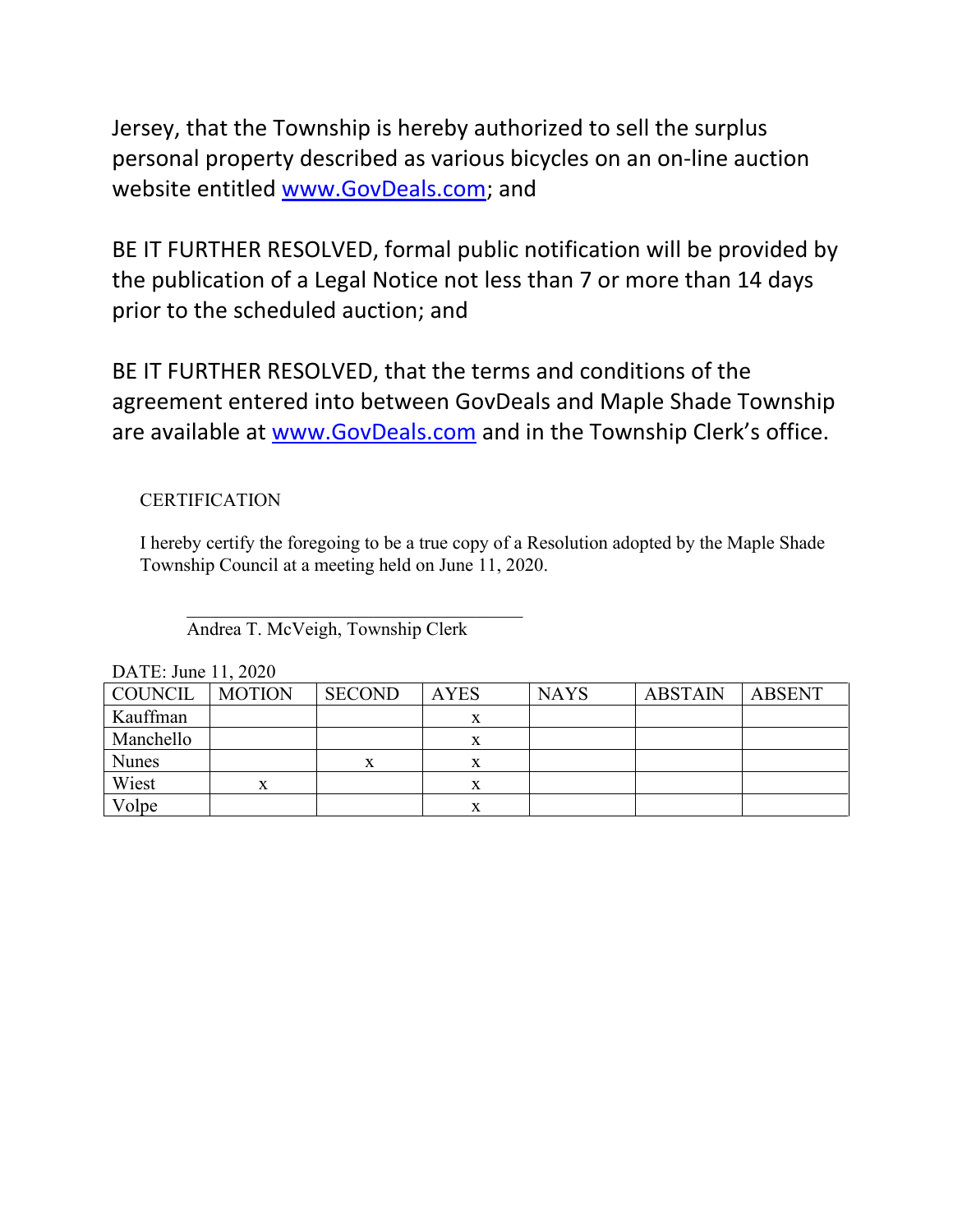# **TOWNSHIP OF MAPLE SHADE RESOLUTION 2020-R-106**

### **RESOLUTION TO AMEND CAPITAL BUDGET**

**WHEREAS**, the governing body of the Township of Maple Shade, County of Burlington desires to amend the 2020 Capital Budget by inserting thereon or correcting the items therein as shown in such budget for the following reason:

1. Revising amounts included at the time of adoption of the capital budget.

**NOW, THEREFORE, BE IT RESOLVED**, by the governing body of the Township of Maple Shade, County of Burlington that the following amendments (said amendments hereby attached and made part of this Resolution) be made to the Capital Budget of the year 2020.

**BE IT FURTHER RESOLVED**, that two certified copies of this resolution be filed forthwith in the office of the Director of the Division of Local Government Services.

It is hereby certified that this is a true copy of a resolution amending the capital budget adopted by the governing body on the 11th day of June, 2020.

#### **CERTIFICATION**

I hereby certify the foregoing to be a true copy of a Resolution adopted by the Maple Shade Township Council at a meeting held on June 11, 2020.

 $\overline{\mathcal{L}}$ Andrea T. McVeigh, Township Clerk

| $P1$ , $P2$ , $P3$ , $P4$ , $P5$ , $P6$ |               |               |             |             |                |               |  |
|-----------------------------------------|---------------|---------------|-------------|-------------|----------------|---------------|--|
| <b>COUNCIL</b>                          | <b>MOTION</b> | <b>SECOND</b> | <b>AYES</b> | <b>NAYS</b> | <b>ABSTAIN</b> | <b>ABSENT</b> |  |
| Kauffman                                |               |               |             |             |                |               |  |
| Manchello                               |               |               |             |             |                |               |  |
| <b>Nunes</b>                            |               |               |             |             |                |               |  |
| Wiest                                   |               |               |             |             |                |               |  |
| Volpe                                   |               |               |             |             |                |               |  |

DATE: June 11, 2020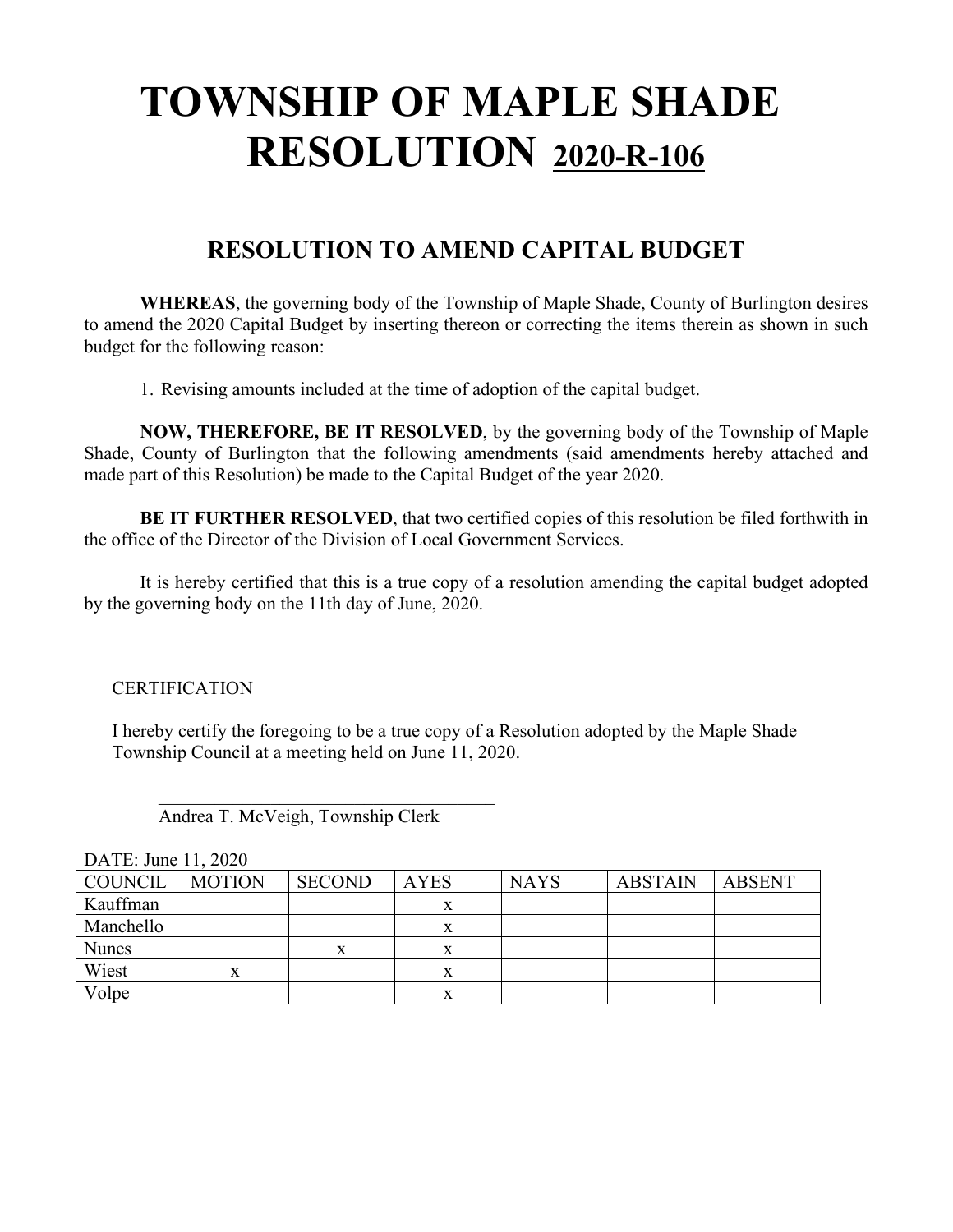$\overline{\phantom{0}}$ 

CLAIRE VOLPE, MAYOR ANDREA T. MCVEIGH, TOWNSHIP CLERK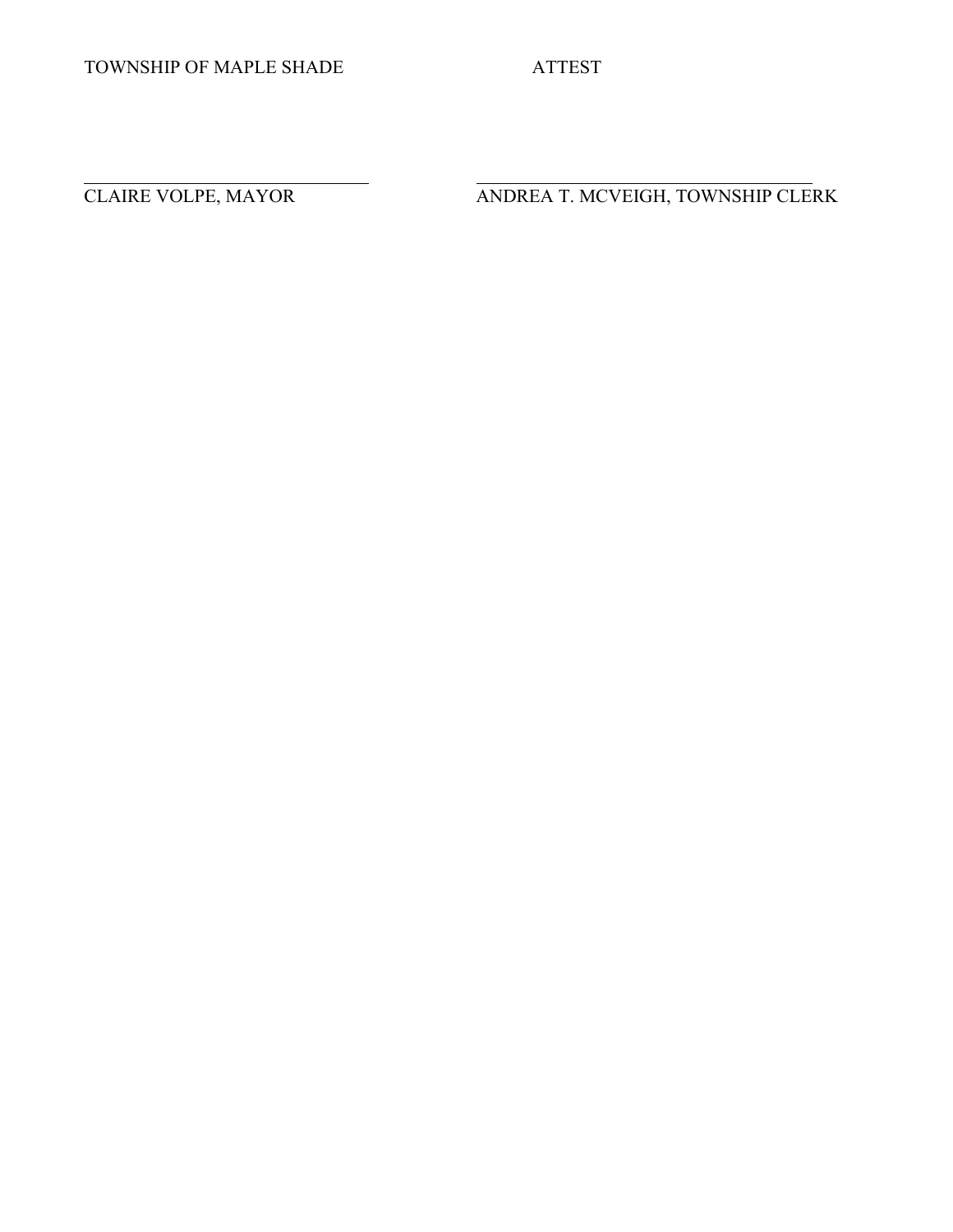# **TOWNSHIP OF MAPLE SHADE RESOLUTION 2020-R-107**

### RESOLUTION ALLOWING OUTDOOR SEATING FOR RESTAURANTS DURING THE PANDEMIC SHUTDOWN OF RETAIL AND COMMERCIAL BUSINESSES IN NEW JERSEY

**WHEREAS,** the Governor has signed Executive Order No. 150 concerning outdoor service of food and/or beverages, effective 6:00 a.m. Monday June 15, 2020 ; and

**WHEREAS** the Acting Director of the Division of Alcoholic Beverage Control has released Special Ruling SR2020-10 and the State Department of Health has issued Executive Directive No 20-014 both providing guidance on the implementation of temporary outdoor dining; and

**WHEREAS,** restaurants are an integral part of the local economies and social fabrics of municipalities; and

**WHEREAS,** the proper adherence of measures to mitigate the spread of the Covid-19 virus has greatly affected the business model of restaurants; and

**WHEREAS,** The Township wishes to help its local businesses through this difficult time; and

**WHEREAS,** The Township supports temporary, practical measures that enable Township restaurants to boost customer activity while continuing proactive measures to curtail the spread of the Covid-19 virus.

**NOW THEREFORE, BE IT RESOLVED** by the Township Council of the Township of Maple Shade, County of Burlington as follows:

- 1. Outdoor seating will be temporarily permitted as an accessory use to a restaurant, fastfood restaurant, drive-in restaurant and social clubs with liquor. The temporary period shall be up to 120 days unless a longer or shorter time is established by an Executive Order issued by the Governor.
- 2. Temporary outdoor restaurant seating will not require the filing of a Site Plan Application.
- 3. A Temporary Outdoor Restaurant Seating Application must be approved prior to the installation or operation of any outdoor seating. A drawing of the proposed outdoor restaurant seating area must accompany the Application. This drawing should show the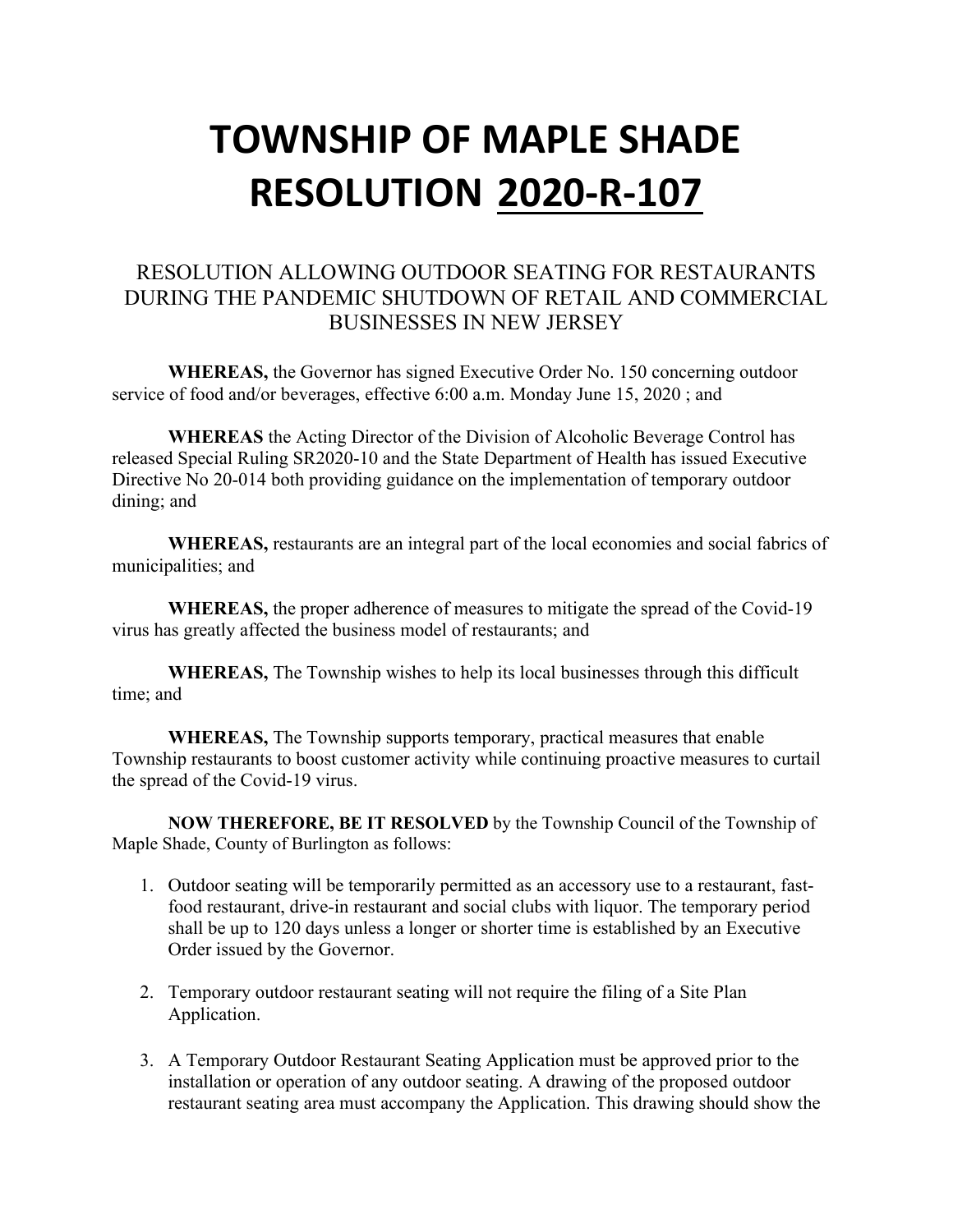location of all proposed tables and chairs other structures such as a host podium and serving stations, and onsite vehicle circulation pattern. Where available, the sketch shall be superimposed upon an existing site plan drawing, aerial image, or survey. The application shall require the property owner's signature certifying they have approved the application and that the business owner will comply with all applicable County Health regulations and Executive Orders issued by the Governor of the State of New Jersey and State Department of Health, as well as any other requirements, conditions and/or limitations in any applicable Executive Orders and will designate an employee onsite for safety at all times the area is open.

- 4. The application fee for a Temporary Outdoor Restaurant Seating Application is \$0.00
- 5. No performance bond, maintenance bond or engineering inspection fees will be required in connection with an approved outdoor restaurant seating plan.
- 6. The following standards are hereby created in connection with outdoor restaurant seating:
	- a. Outdoor dining areas must be designed and operated by business owners in accordance with State Department Directive 20-014 which may be amended from time to time and/or any required County Health Department requirements;
	- b. Outdoor restaurant seating areas can be located upon public sidewalks (with approval from the appropriate jurisdiction, County or Municipal) where adequate provision is made for the pedestrian public, on relatively level grass areas, and in parking lots. A minimum of five feet of sidewalk along the property frontage and leading to the entrance of the establishment shall be maintained free of tables and other encumbrances to allow for pedestrian circulation. Preference should be given to creating outdoor restaurant seating on sidewalks and upon grass areas.
	- c. Where outdoor seating is proposed to be created in a parking lot, bollards or other protection structures shall be erected along the perimeters of the outdoor restaurant seating area in order to enhance public safety;
	- d. Temporary lighting will be required if the outdoor restaurant seating area is proposed to be utilized after dusk;
	- e. A tent, awning or umbrellas may be utilized within an outdoor restaurant area but should not restrict pedestrian access; the installation of certain tents and awnings may require construction permit approval;
	- f. Serving stations and a host podium may be located within an outdoor restaurant seating area; There shall be no outdoor cooking allowed, unless approved by the County Health Department;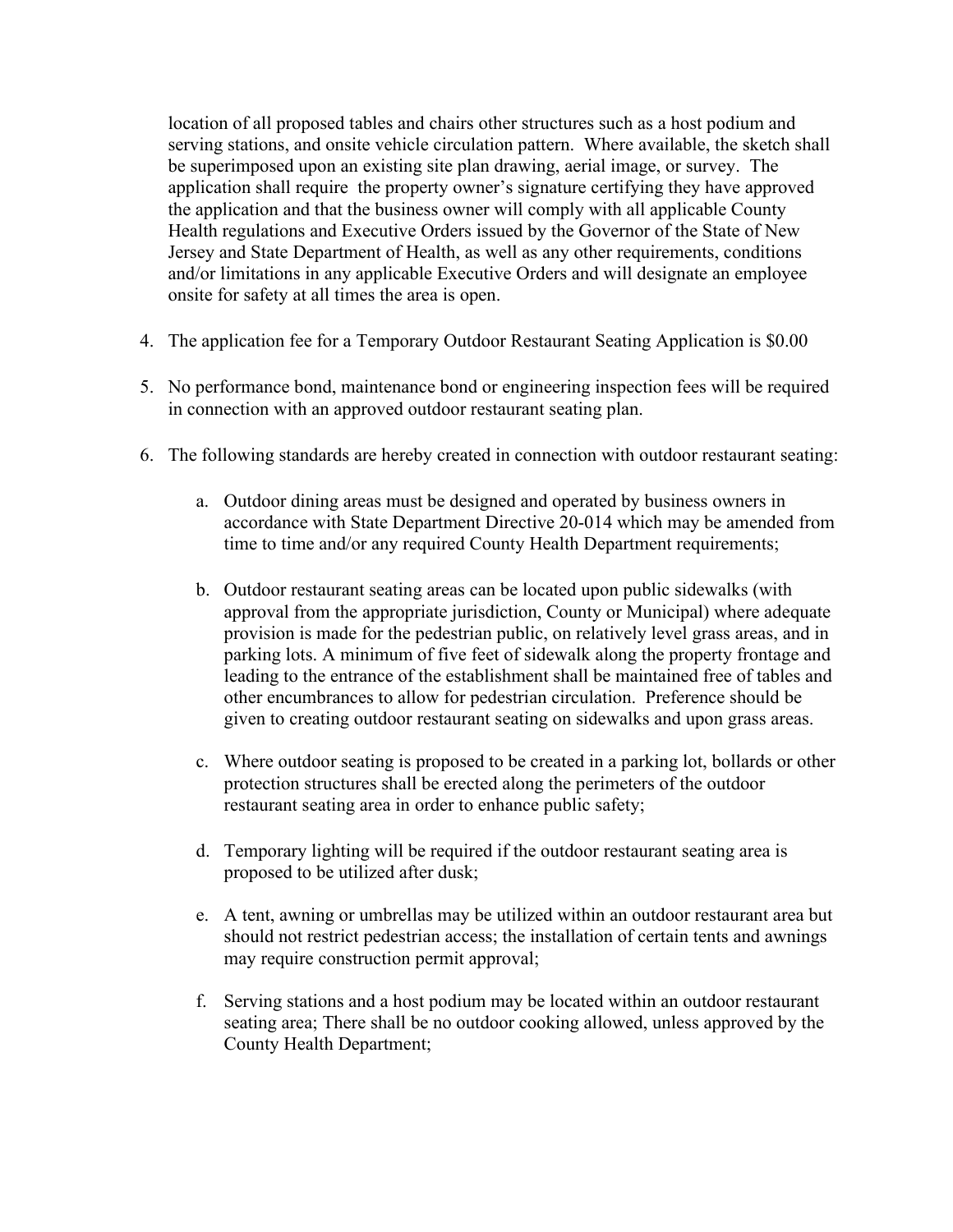- g. No change in grading will be permitted in order to create an outdoor restaurant seating area, and no temporary flooring or mats may be utilized;
- h. Restaurants with existing outdoor seating areas may seek to expand the existing area;
- i. The proposed outdoor restaurant seating area may not affect the effective site circulation of vehicles for employees, customers, emergency vehicles, delivery vehicles and trash pickup functioning of a prior approved site plan;
- j. The operators of outdoor seating areas shall be responsible for maintaining a sanitary, safe litter-free, and well-kept appearance of the property.
- k. Licensees or permittees with on-premises retail consumption privileges are responsible for obtaining a Covid-19 Expansion Permit and compliance with the New Jersey Alcoholic Beverage Control Commission (See ABC Special Ruling 2020-10 dated 6/3/2020.)
- l. In multi-tenanted properties, an approved outdoor restaurant seating area must be discontinued or reduced in size if other retail, personal service and/or commercial establishments are permitted to reopen and there is not then an adequate number of parking stalls available in the discretion of the Township Zoning Officer and or if the Township Manager or their designee identifies a safety issue that may involve but not be limited to traffic, fire, pedestrian safety, trash management etc.;
- m. An approved outdoor restaurant seating area shall be discontinued or reduced in size if proper social distancing is not maintained or the restaurant establishment does not comply with applicable sanitary and cleaning standards, use of masks and partitions or other Executive Order requirements issued by the Governor;
- n. All outdoor seating areas may operate during hours as per existing municipal approvals and/or ordinances for the business;
- o. The Township Manager, Traffic Officer, and Zoning Officer shall have the discretion to create additional standards for a particular property and to fashion such conditions as may be necessary to further the purposes of the Township Code as well as the goals and objectives of the Township's Master Plan;
- p. Additional provisions concerning such issues as the maximum number of people at a table; required minimum distances between tables; and standards for addressing patrons waiting to be seated, must comply with Executive Orders of the Governor, Directives from the State Department of Health and Division of Alcoholic Beverage Control.